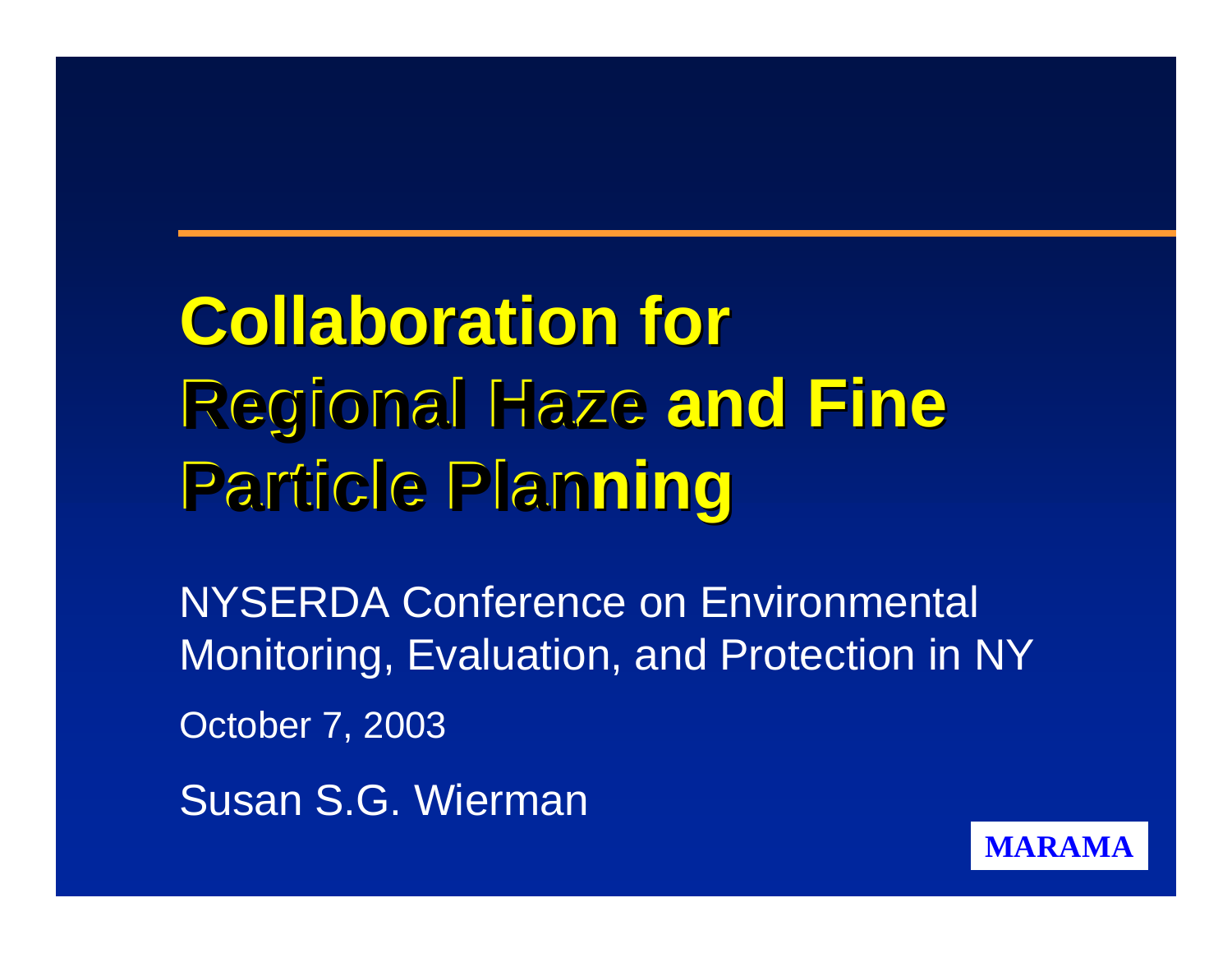## **Topics**

**• Key Regional Haze SIP Requirements Then Questions Visibility and PM2.5** Planners Want Answered **ORegional Collaboration--Visibility SIPs • Current work & next steps** 

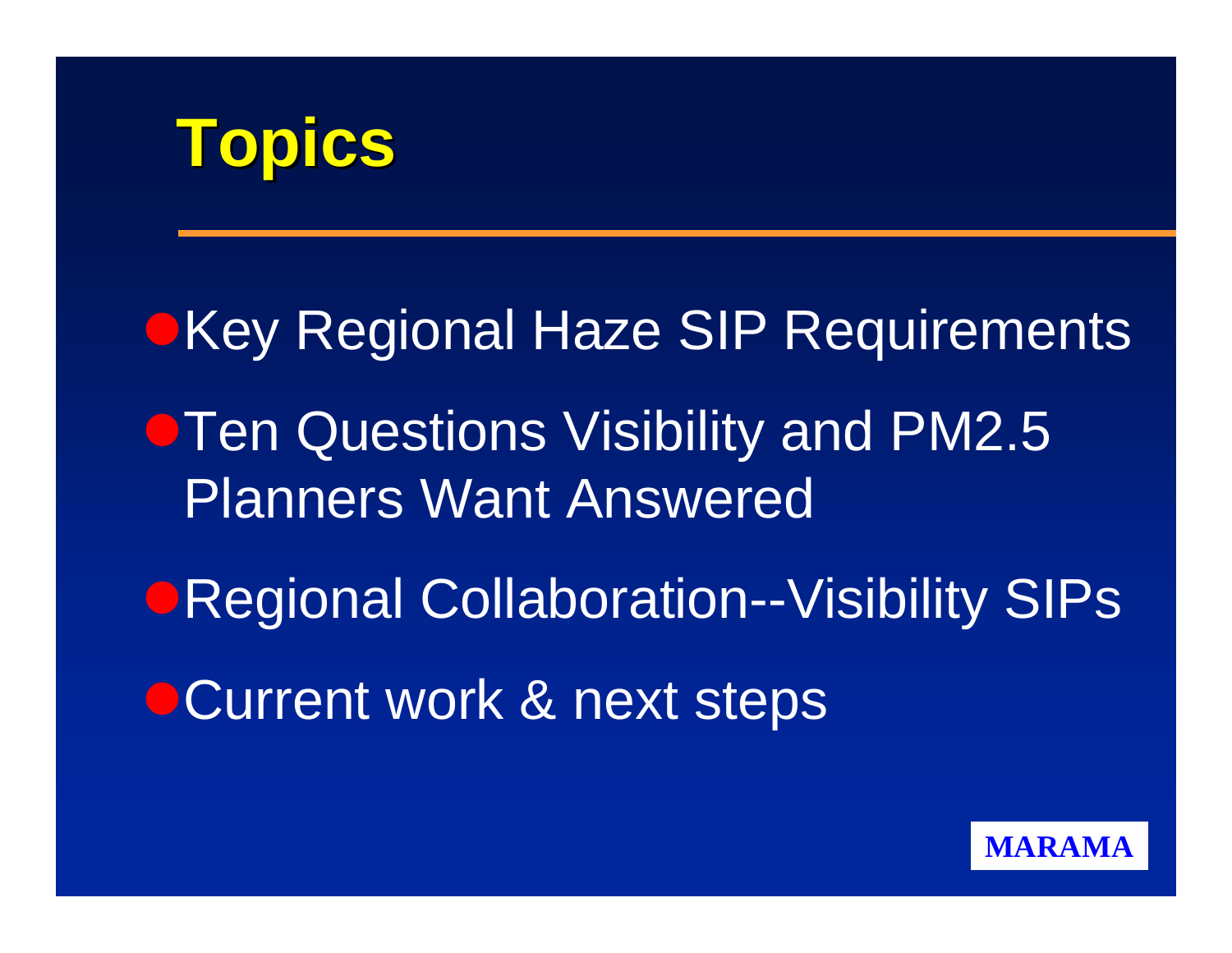## **Regional Haze SIP Goal**

"...the prevention of any future, and the remedying of any existing, impairment of visibility in mandatory Class I Federal areas which impairment results from man-made air pollution."

(CAA Sec. 169)

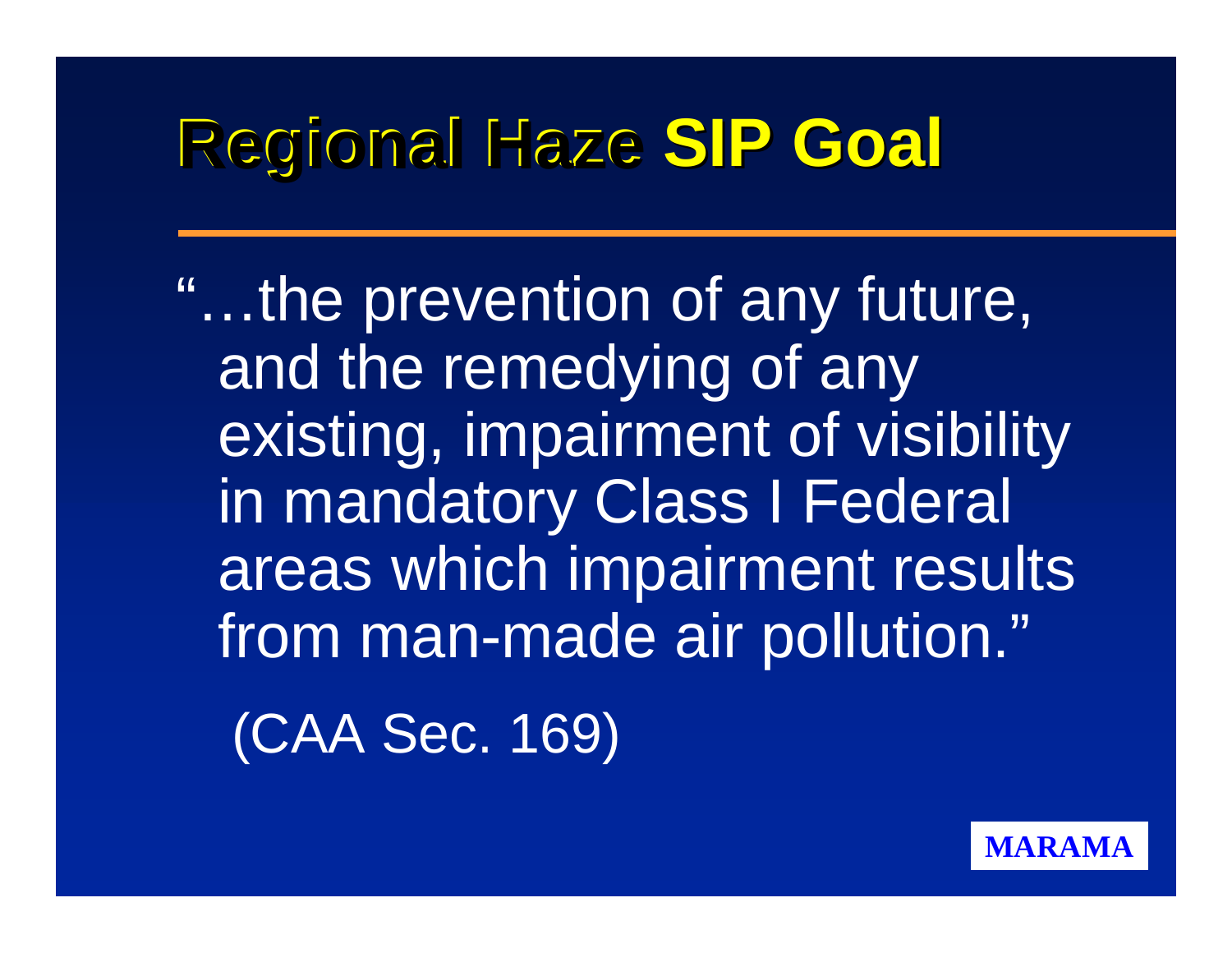

## **Class I areas near New York Class I areas near New York**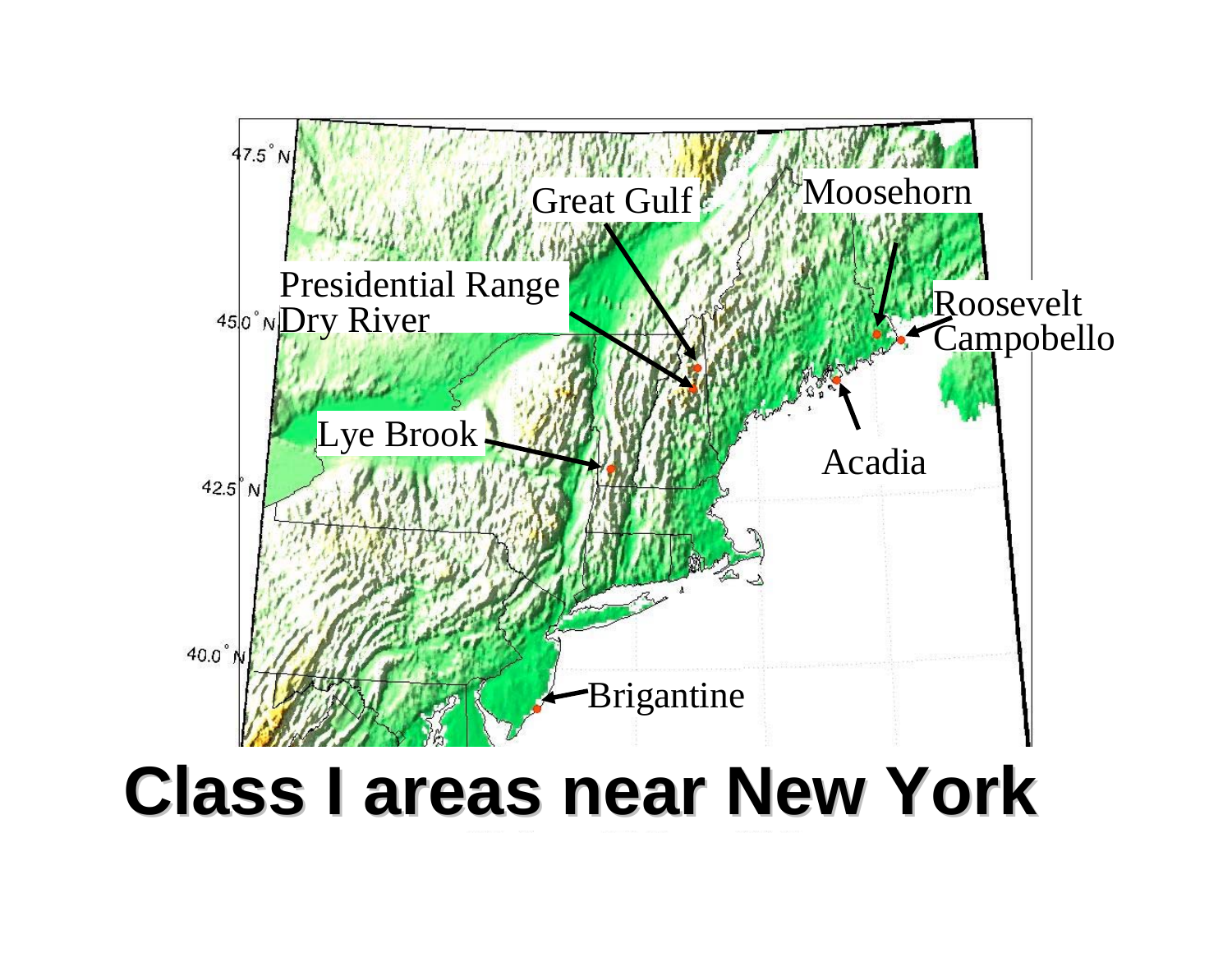#### **Fine particles = sulfates + organics + nitrates + ammonium + elemental carbon+ soil dust**

**View from Look Rock, Great Smoky Mtns., TN**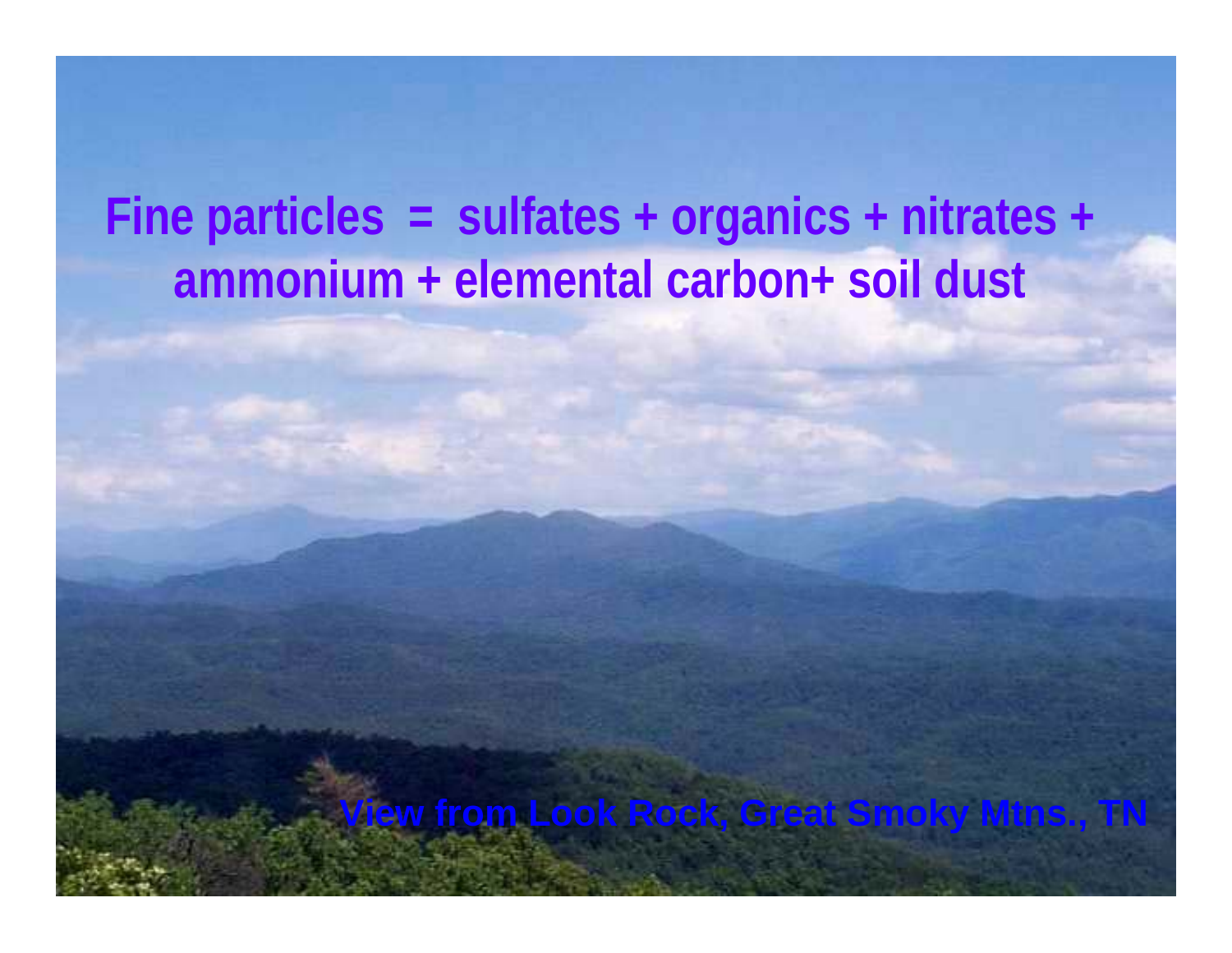# **Key Regional Haze SIP Key Regional Haze SIP Requirements Requirements**

- **Calculation of Baseline & Natural** Visibility Conditions
- **Reasonable Progress Goals**
- **OBART (Best Available Retrofit** Technology)

**OLong-term Strategy (includes control** measures needed to achieve goals)

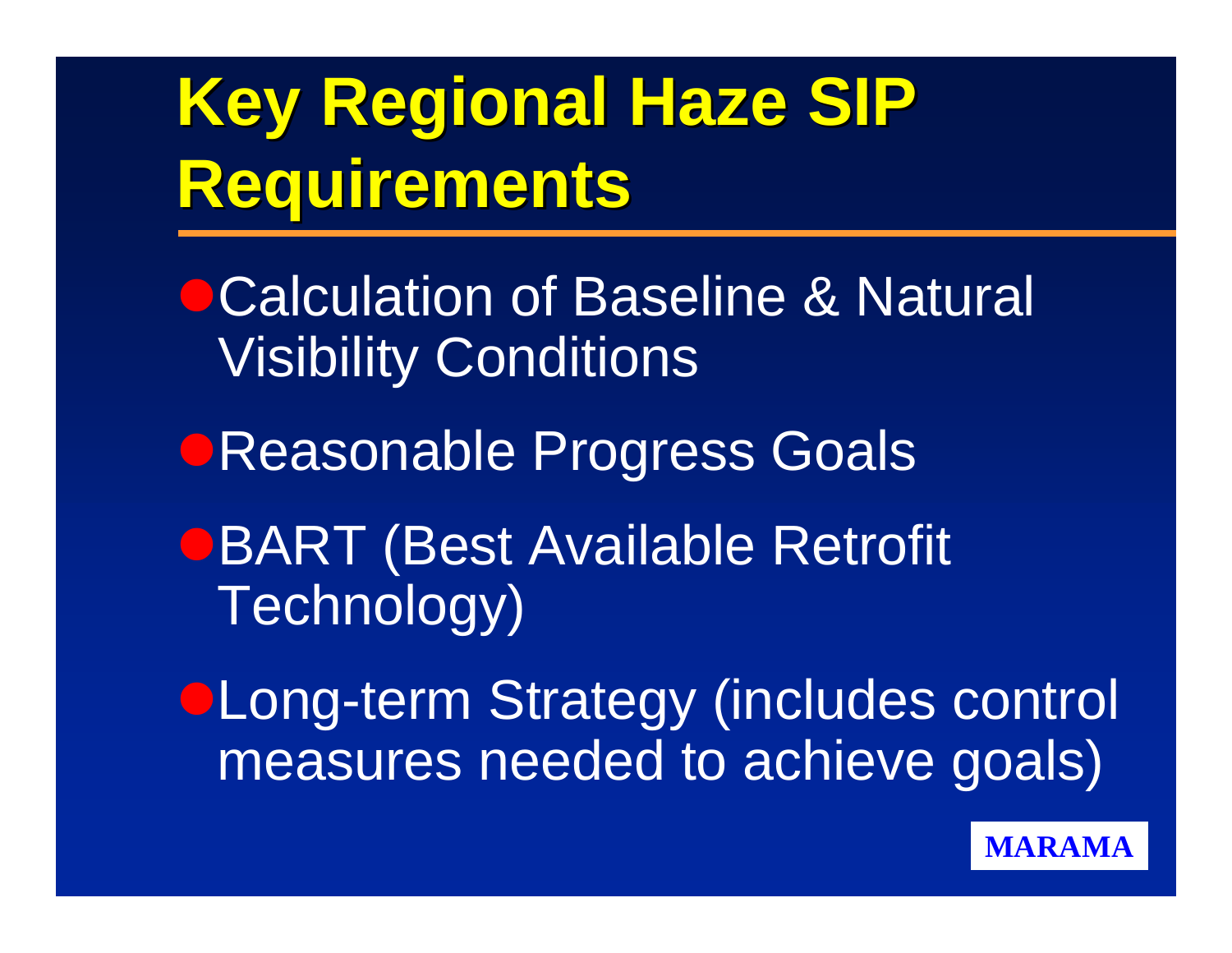# **Baseline to Natural by 2064**

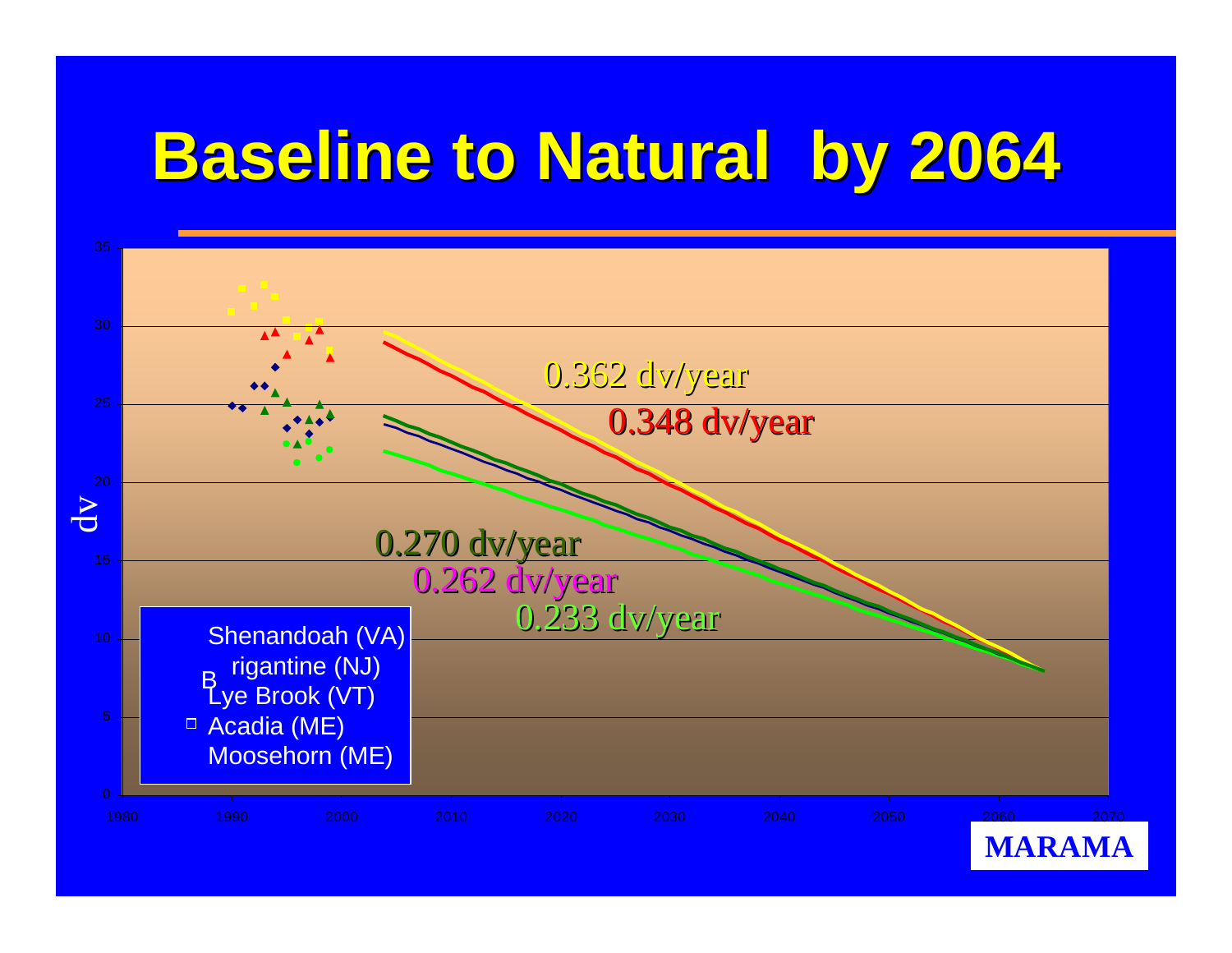

**CFirst SIP due ~ 2007 • First increment of progress by** 2018 **OFive year increments** ●2064 natural conditions

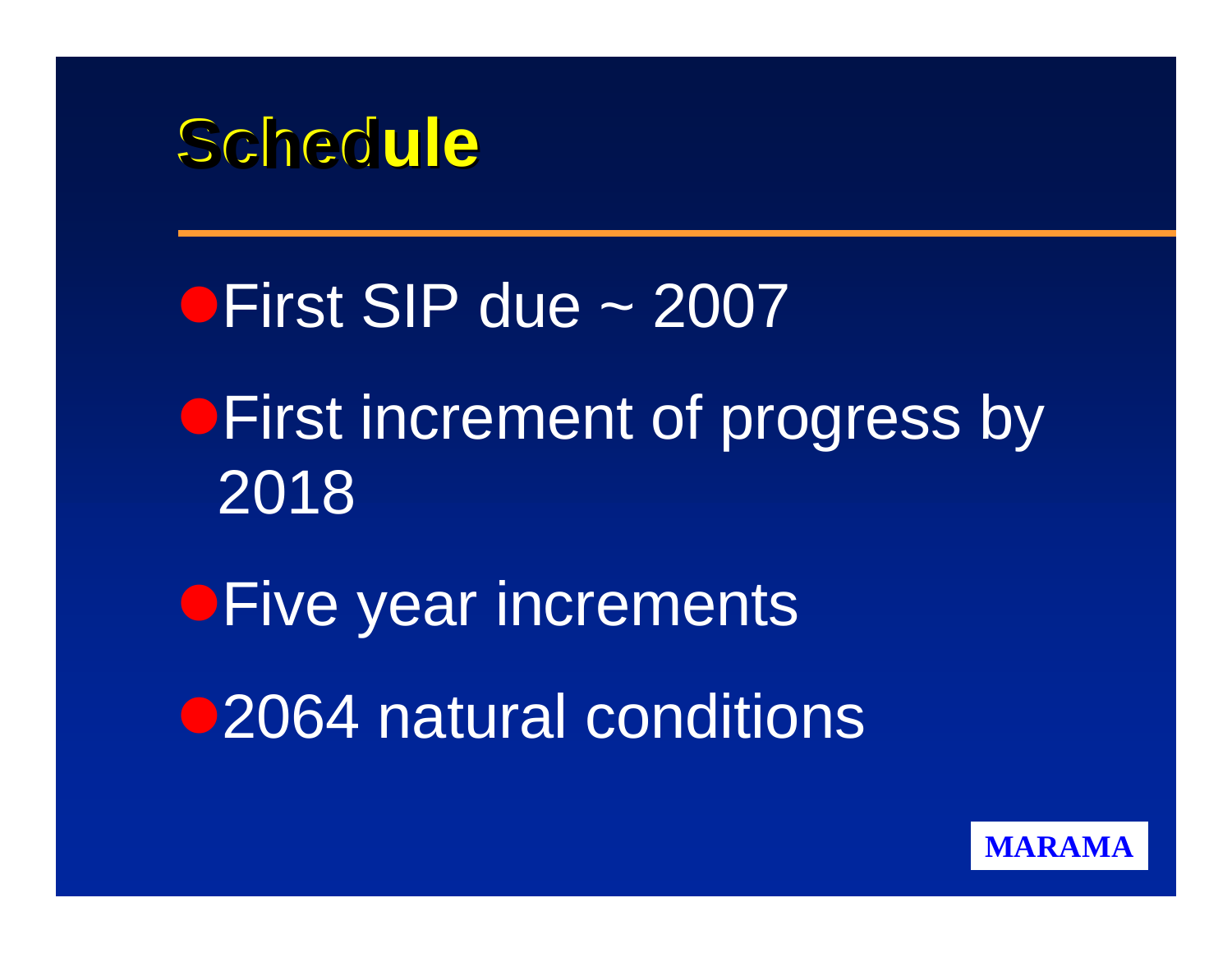

Figure 6.7. Average PM<sub>2.5</sub> concentrations. The U.S. data are from FRM monitors at sites in the EPA AIRS database for July 1998 through July 2000. Canadian data are from TEOM and dichotomous samplers operating from 1005 through 2000. The aureastly qualible data from gitar in Maxino remeasanted lass than one way of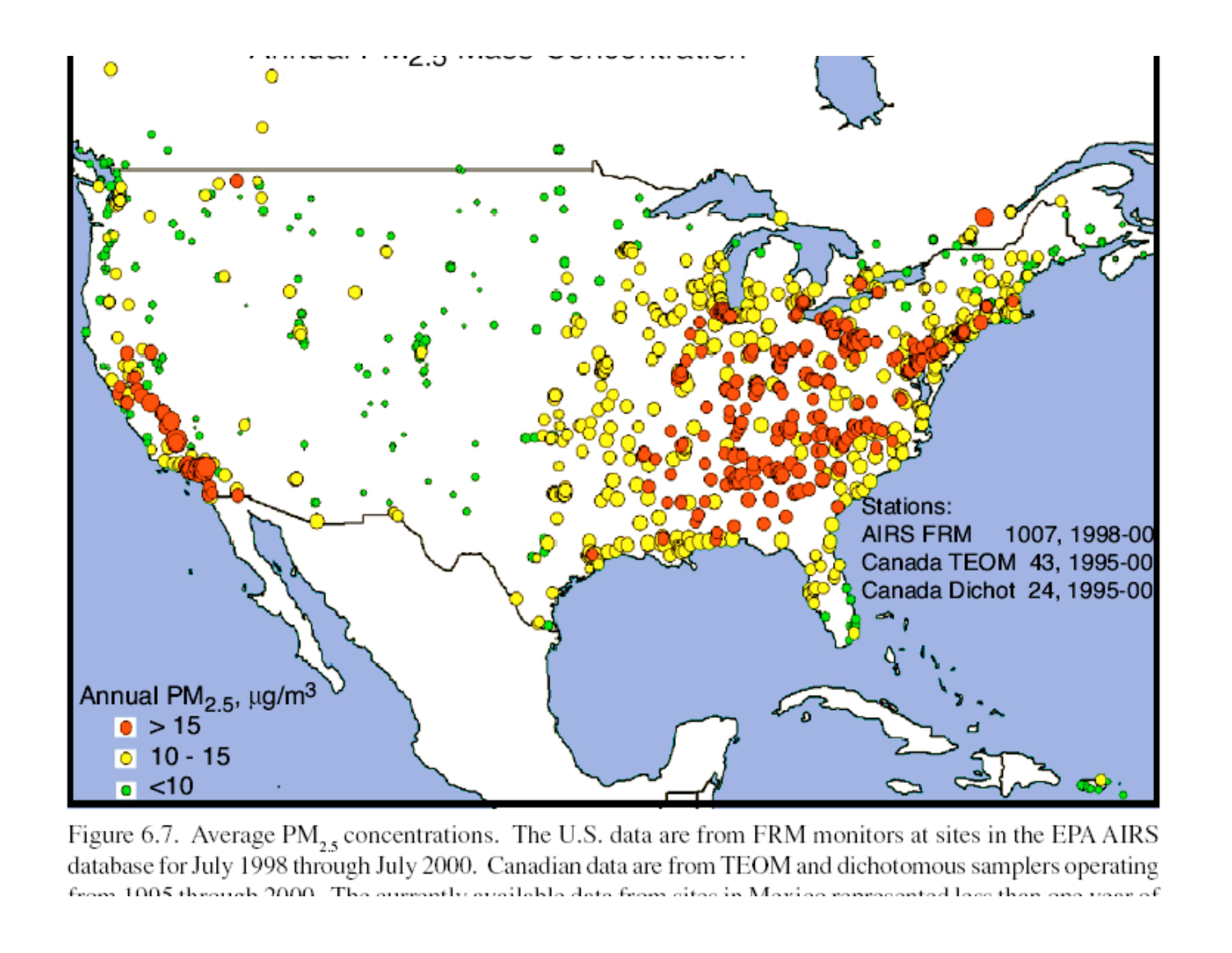## **Regional Contribution**

**OLarge for both sulfates and organic** carbon

–The principle components of  $PM_{2,5}$  in the eastern US

**OAII Class I areas are affected by** out-of-state sources

**MARAMA**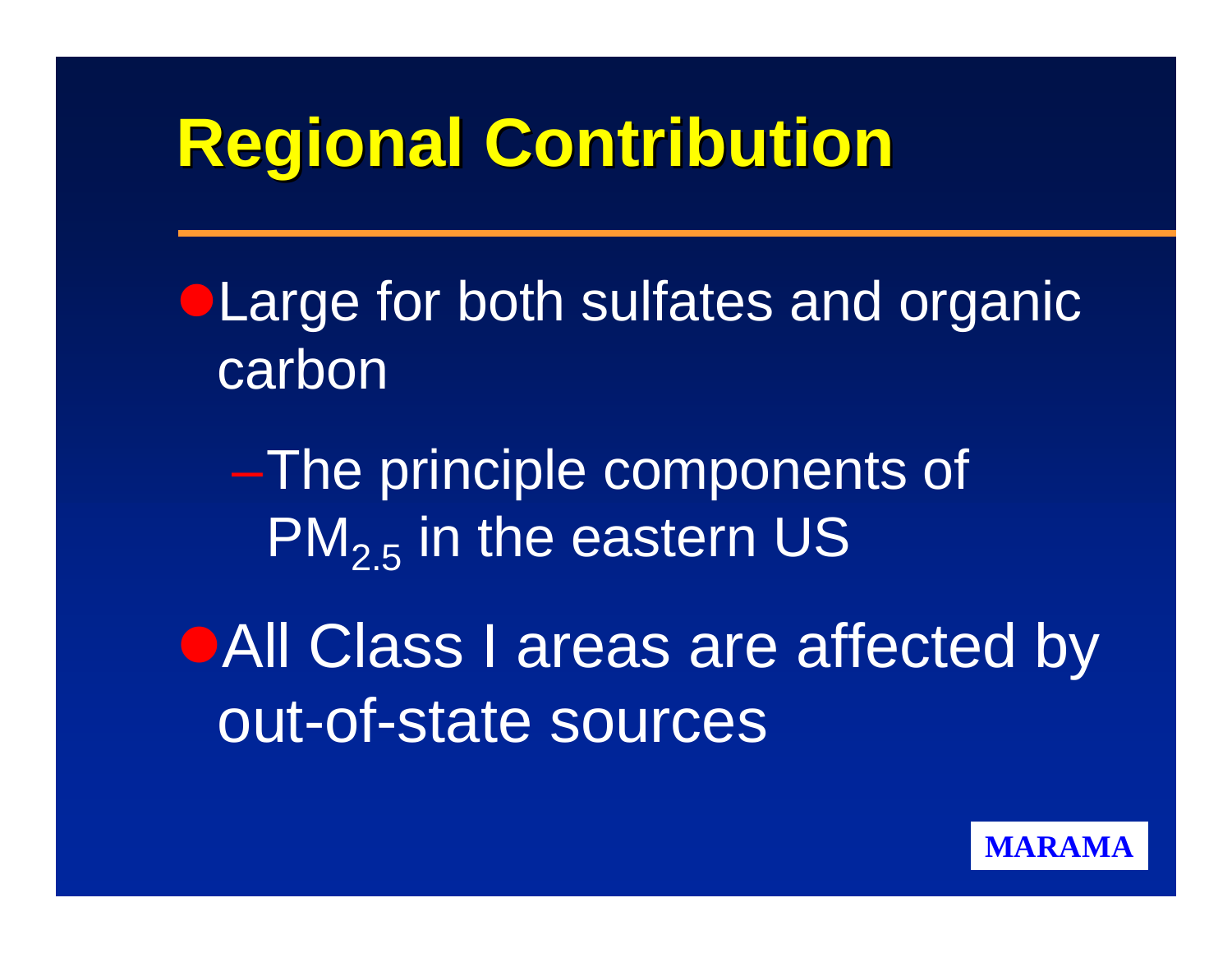## **Basic Questions**

- What kinds of sources are causing visibility impairment and high PM levels?
- Where are those sources located?
- What kinds of emissions controls in my state will effectively reduce those emissions?

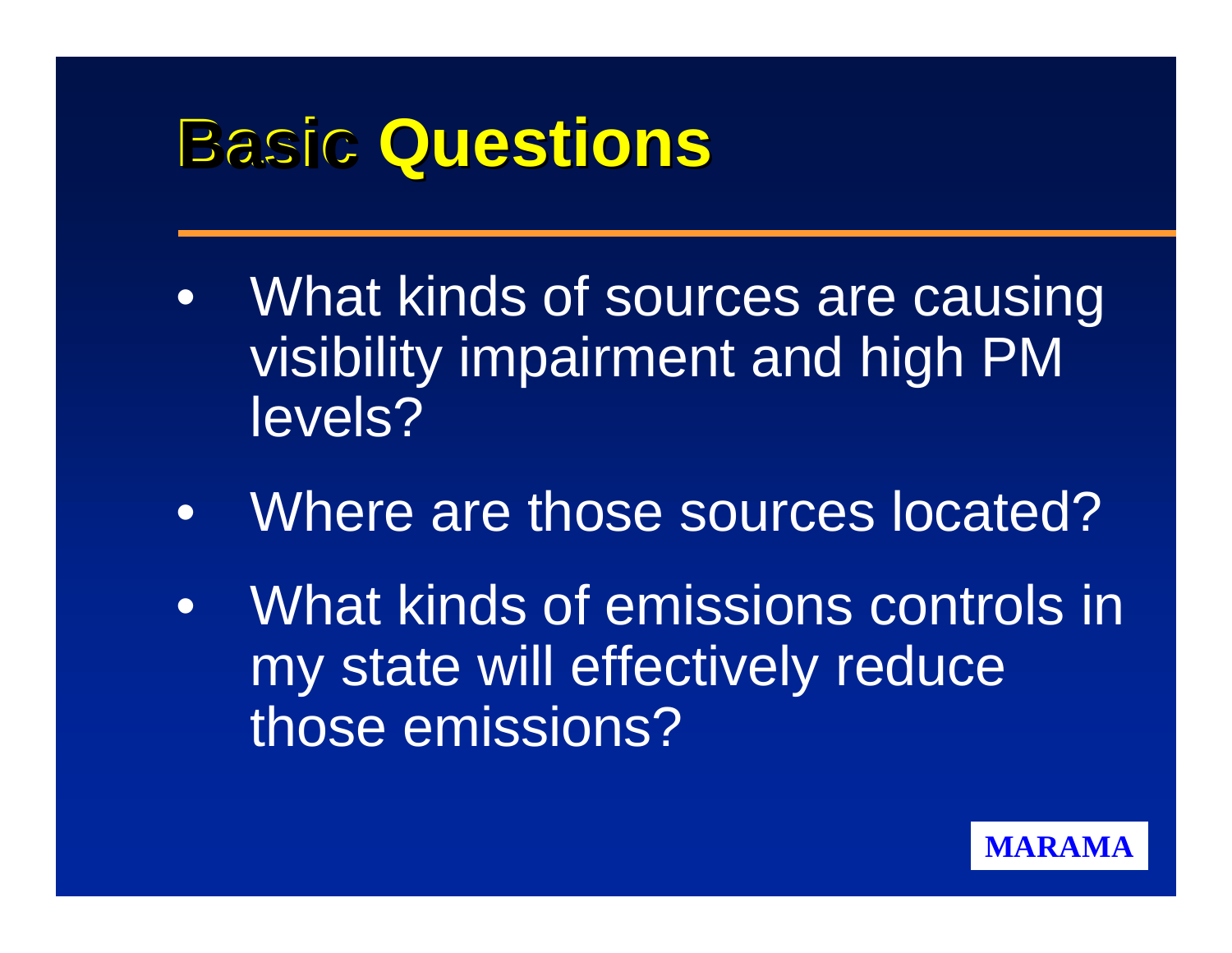## **Additional Questions**

- What help can I get from other states and EPA?
- How soon can controls be adopted?
- At what cost?
- In the mean time, how can I provide information to the public?

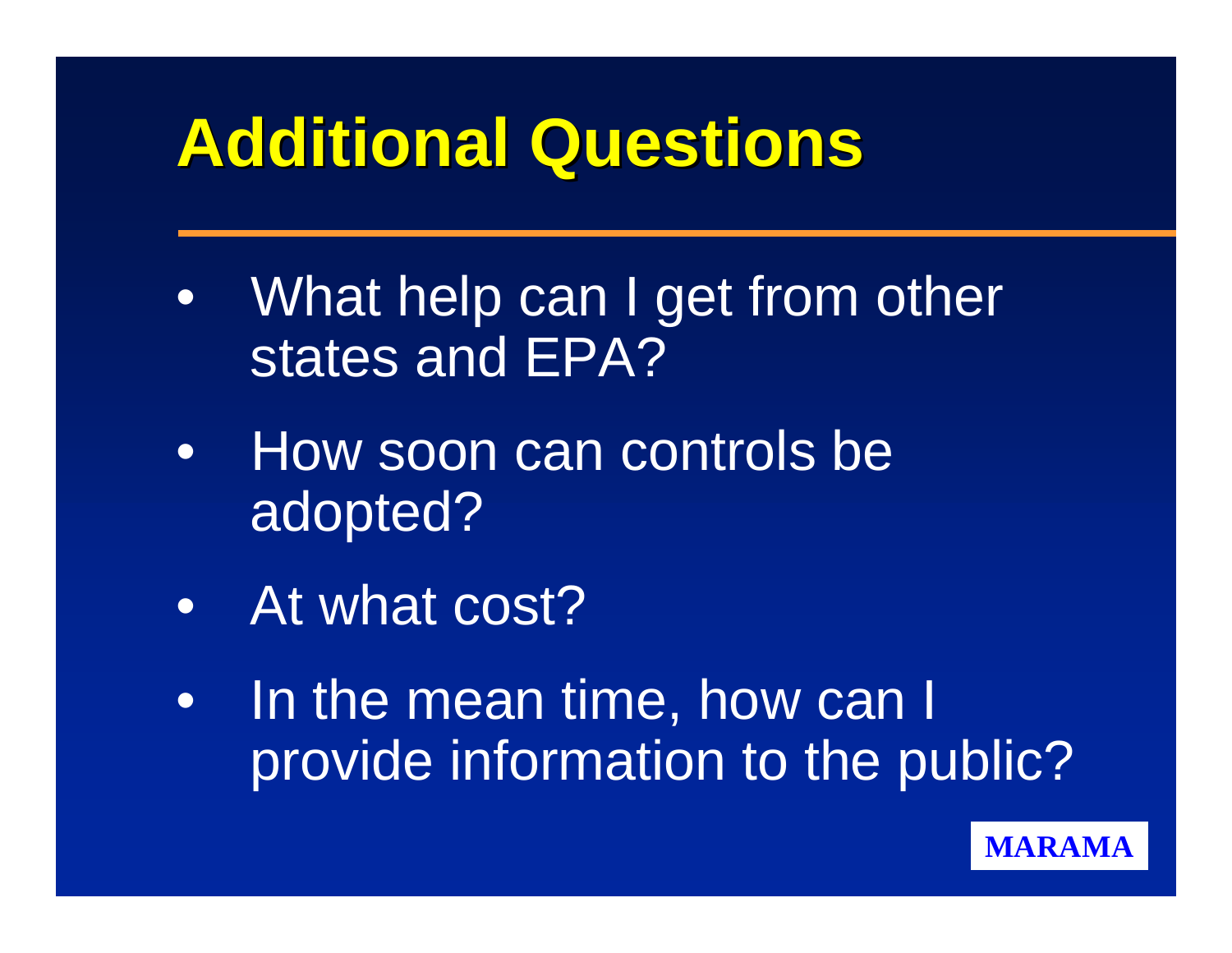## **More Detailed Questions**

- Do we know enough to predict high PM levels and to estimate the results of controls?
- Do we understand enough to identify and control carbon sources?
- Should we modify our monitoring network?

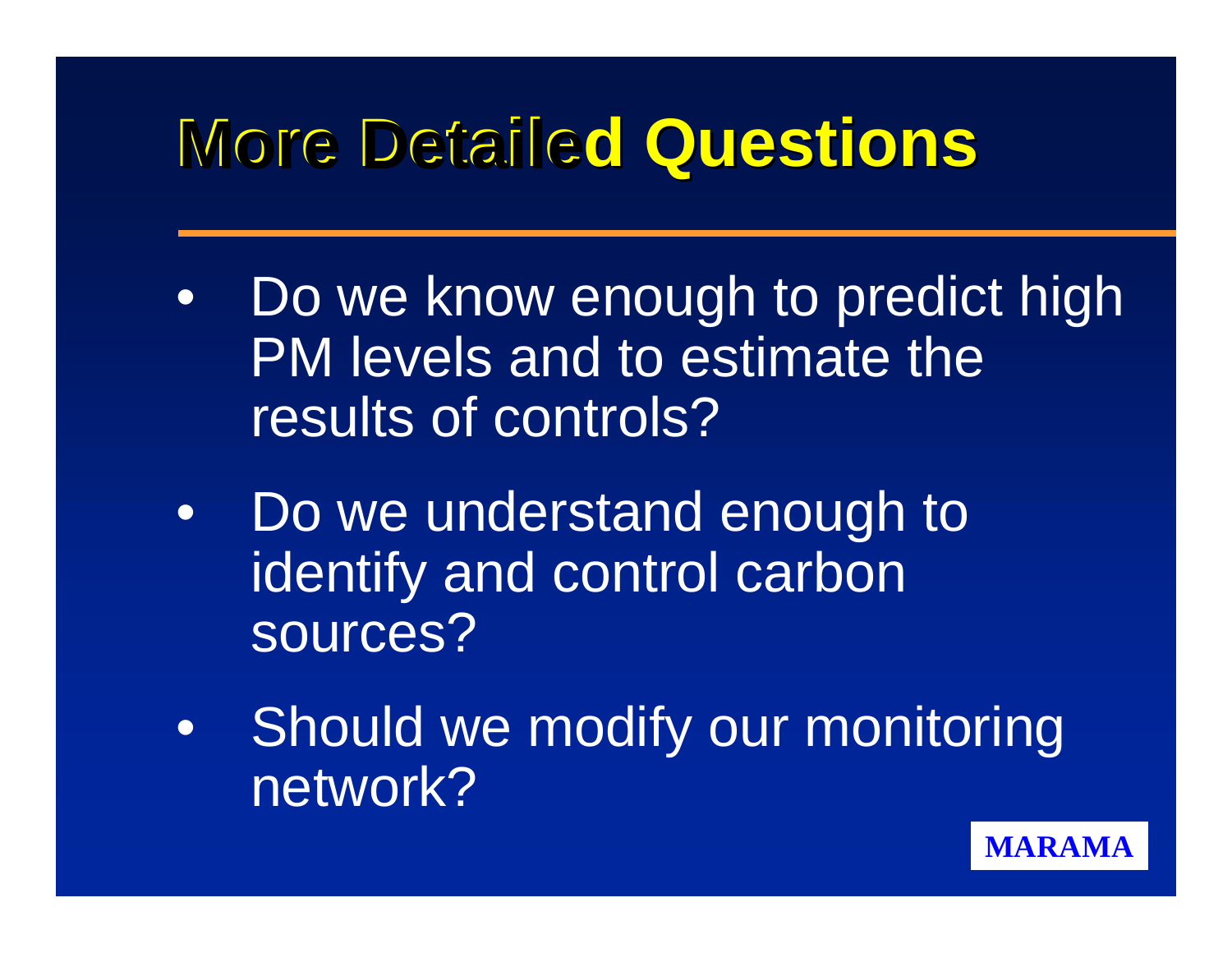

### **New York Emissions Affect Class I New York Emissions Affect Class I Areas in Other States Areas in Other States**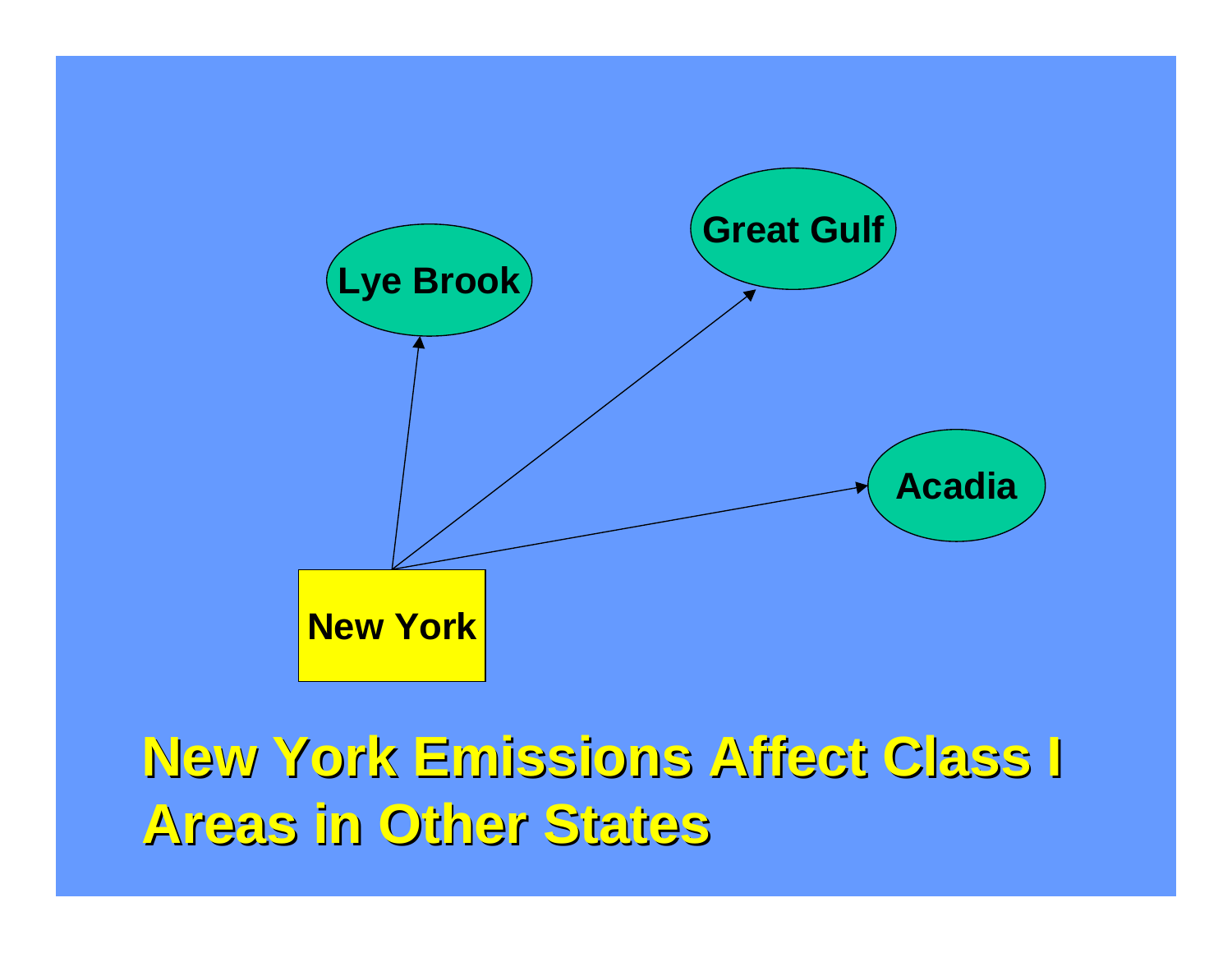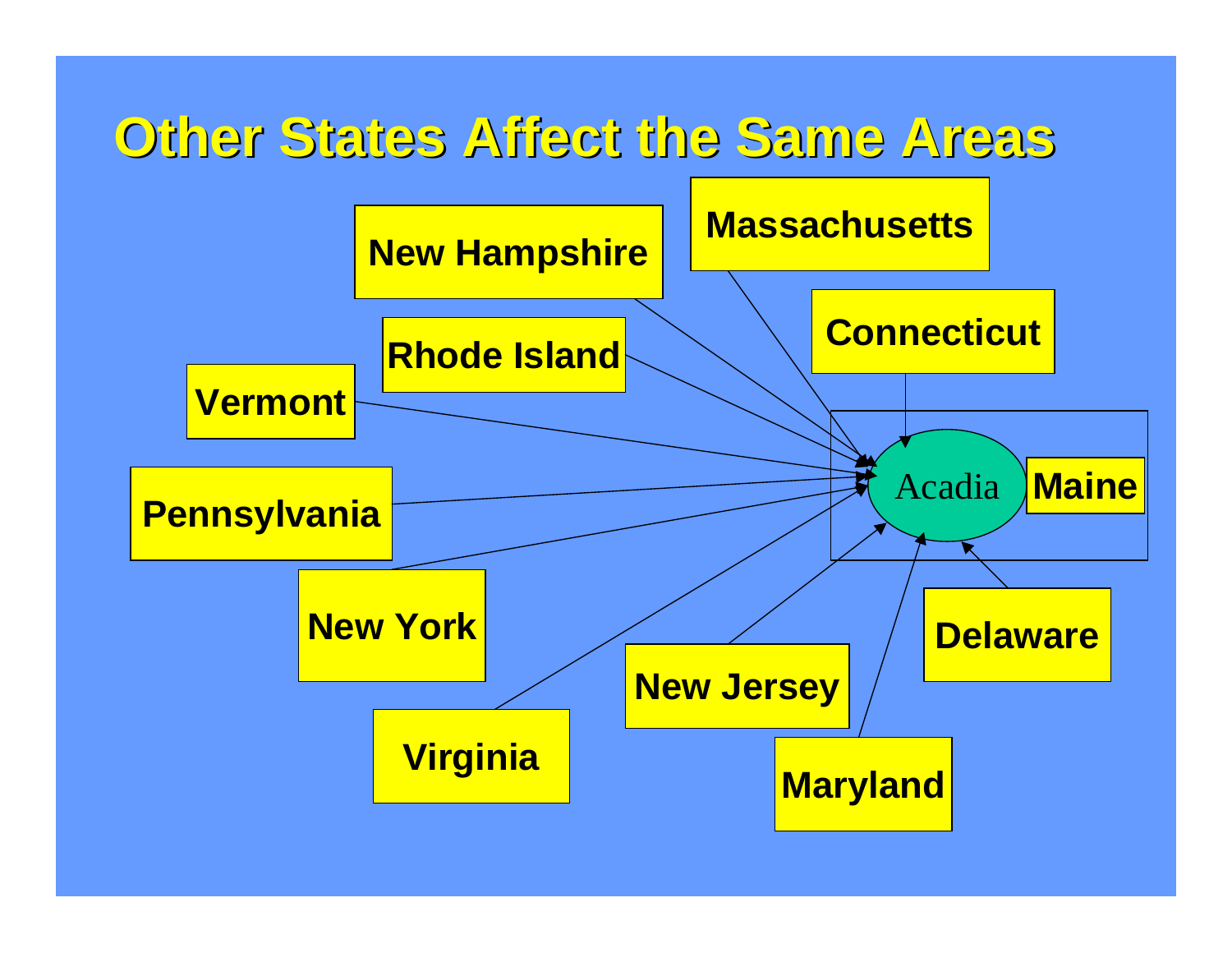## **Collaboration among Collaboration among**

**• States affecting the area OTribes • Federal land managers & EPA OAffected sources OThe public** 

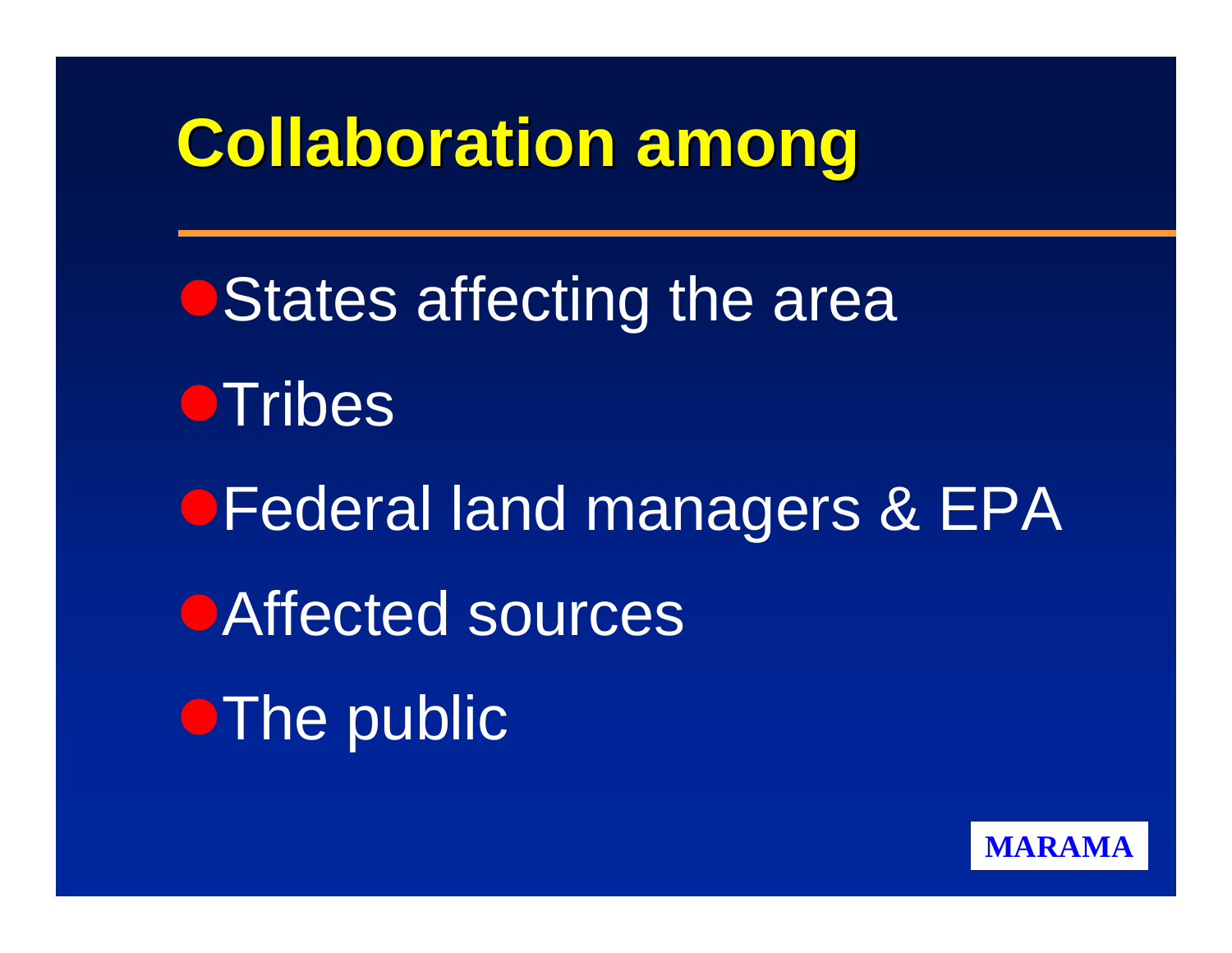#### **Purposes of Regional Process**

**Oldentify sources contributing to haze** O Set Goals for Class I areas **Coordinate BART determinations** • Assess adequacy of control options ODevelop regional control measures **• Coordinate among regions** 

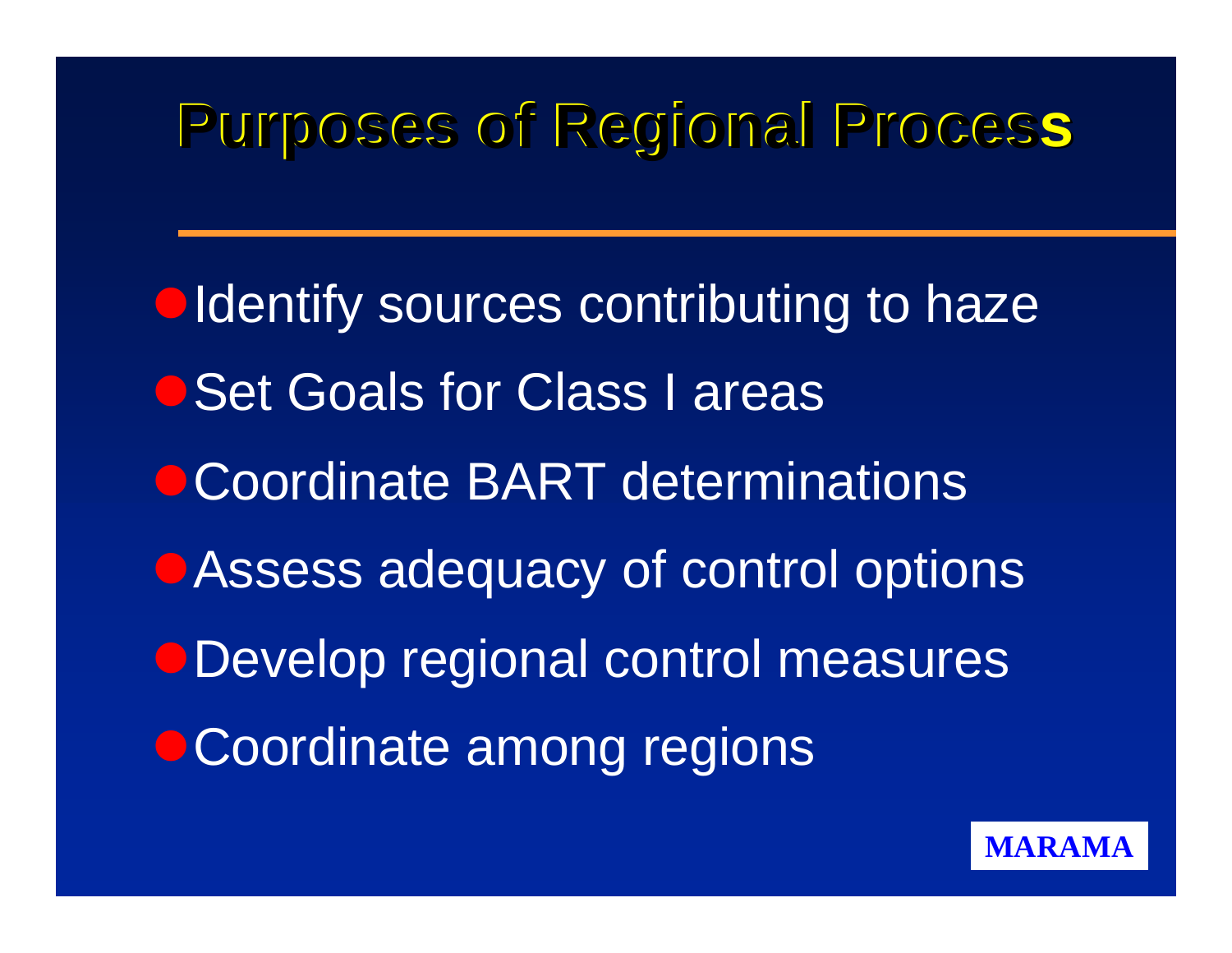# **Regional Planning Orgs.**

OMANE-VU **OVISTAS OMidwest RPO OCENRAP OWRAP** 

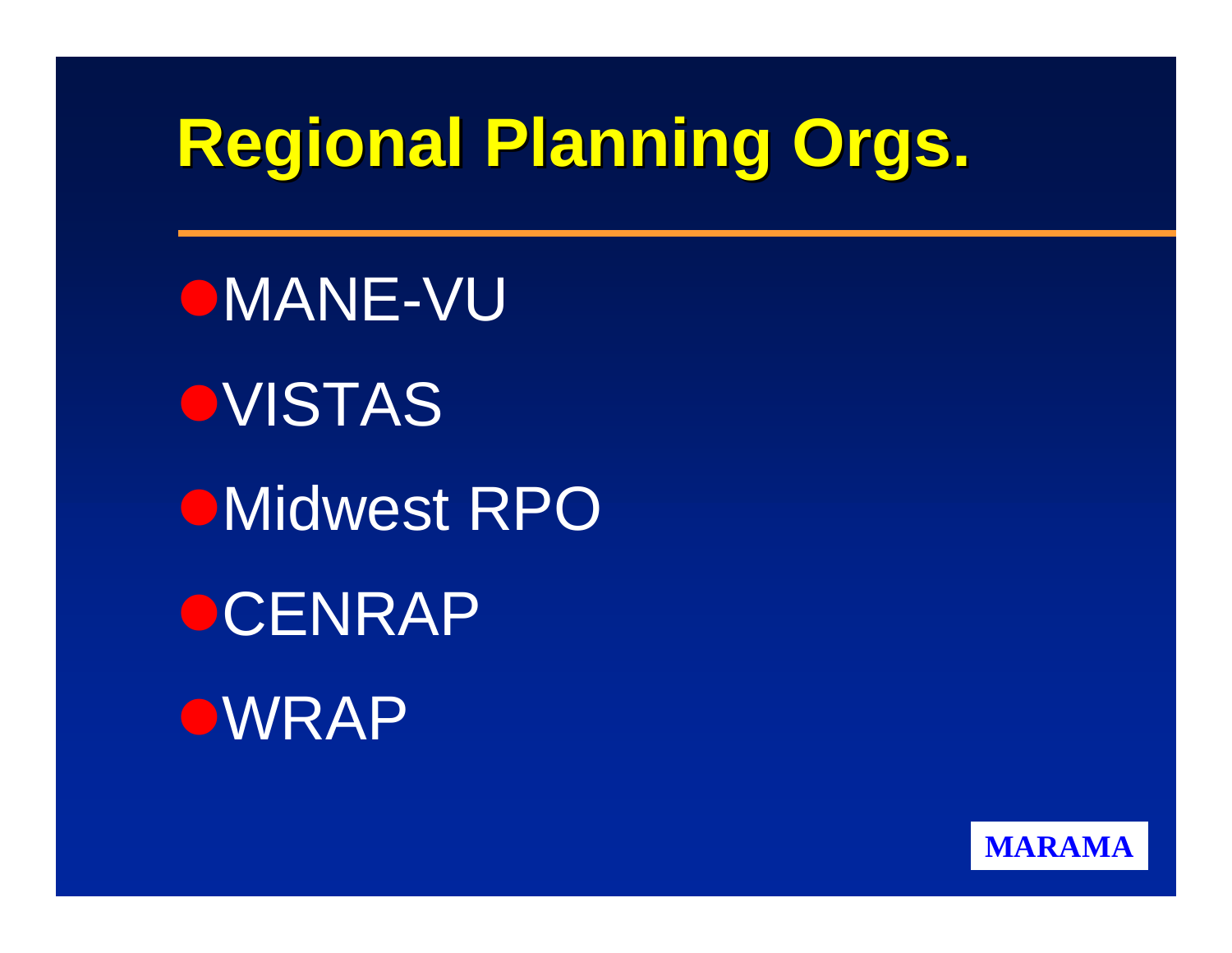## **MANE-VU Members**

#### **O** Maine

- **New Hampshire** *Delaware*
- **O** Vermont
- Massachusetts
- Connecticut
- Rhode Island
- **O** New York
- **New Jersey**
- **O** Pennsylvania
- 
- **Maryland**
- **District of Columbia**
- **Penobscot Nation**
- **C** St. Regis Mohawk Tr.
- **O EPA, NPS, USFS, O** New Jersey **Example 19 USF&WS**

#### **MARAMA**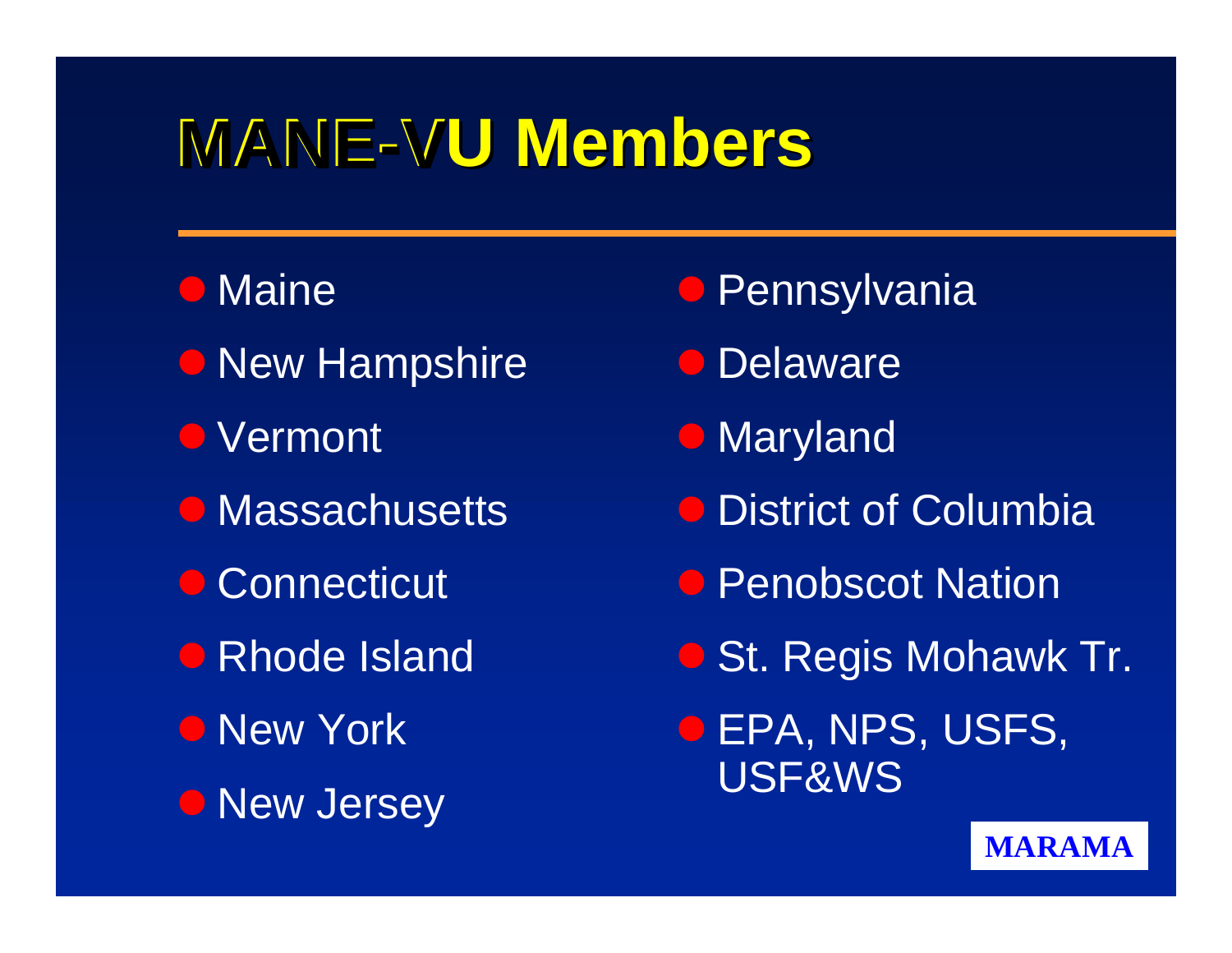## **MANE-VU Staff**

**OOTC** – Chris Recchia, Exec. Director **ONESCAUM** – Gary Kleiman, Technical lead **OMARAMA** – Serpil Kayin, Technical lead

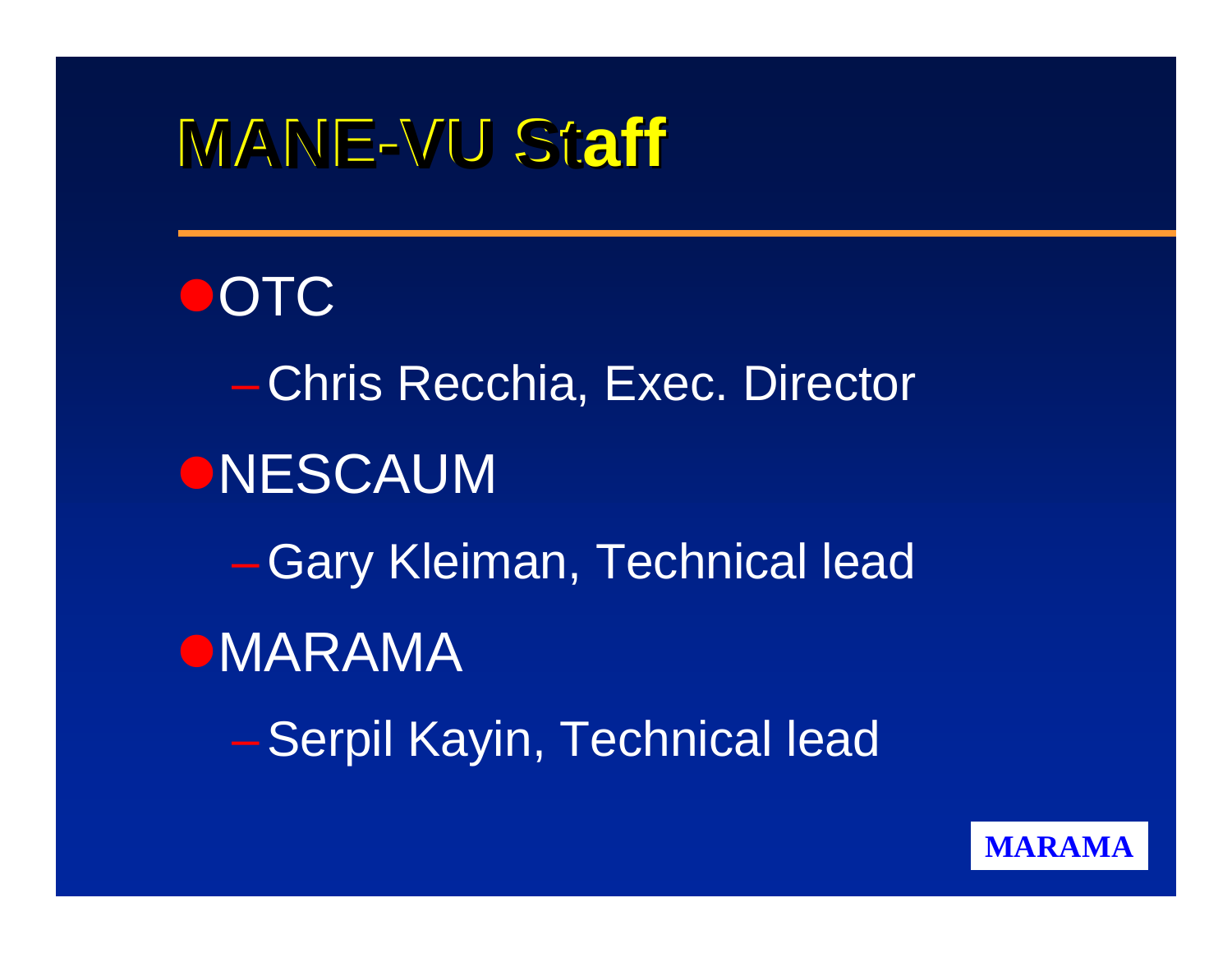## Some MANE-VU Products

**ORegional Haze summary report • Additional monitoring OCAMNET • Source apportionment study OInventory improvements OREPORTS ON potential BART sources** 

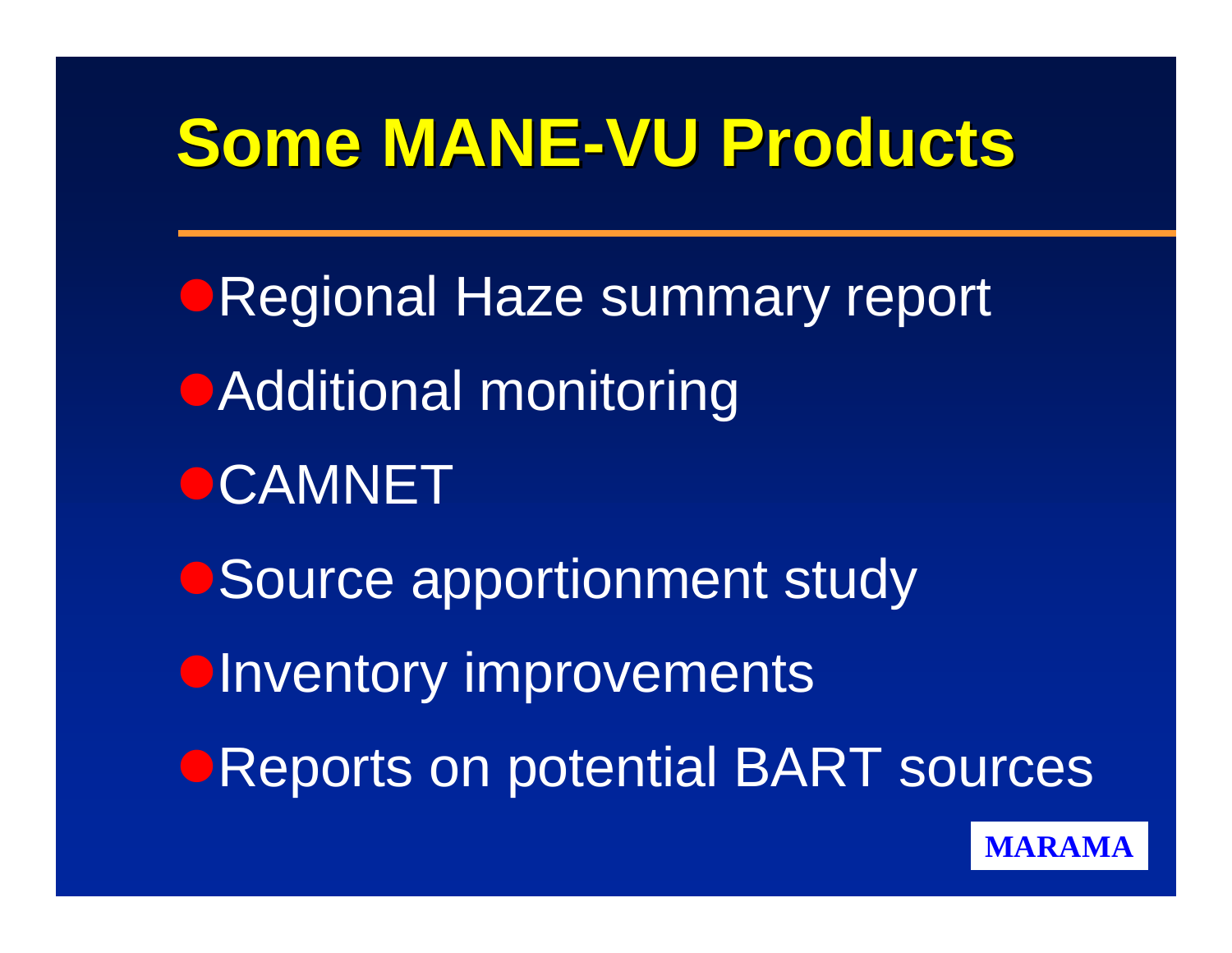# $C$ urrent MANE-VU Projects

**• Additional data analysis OInventory improvements •Model sensitivity analysis • Contribution assessment report OSIP Template** • Web-based tools for trajectory analyses & event tracking

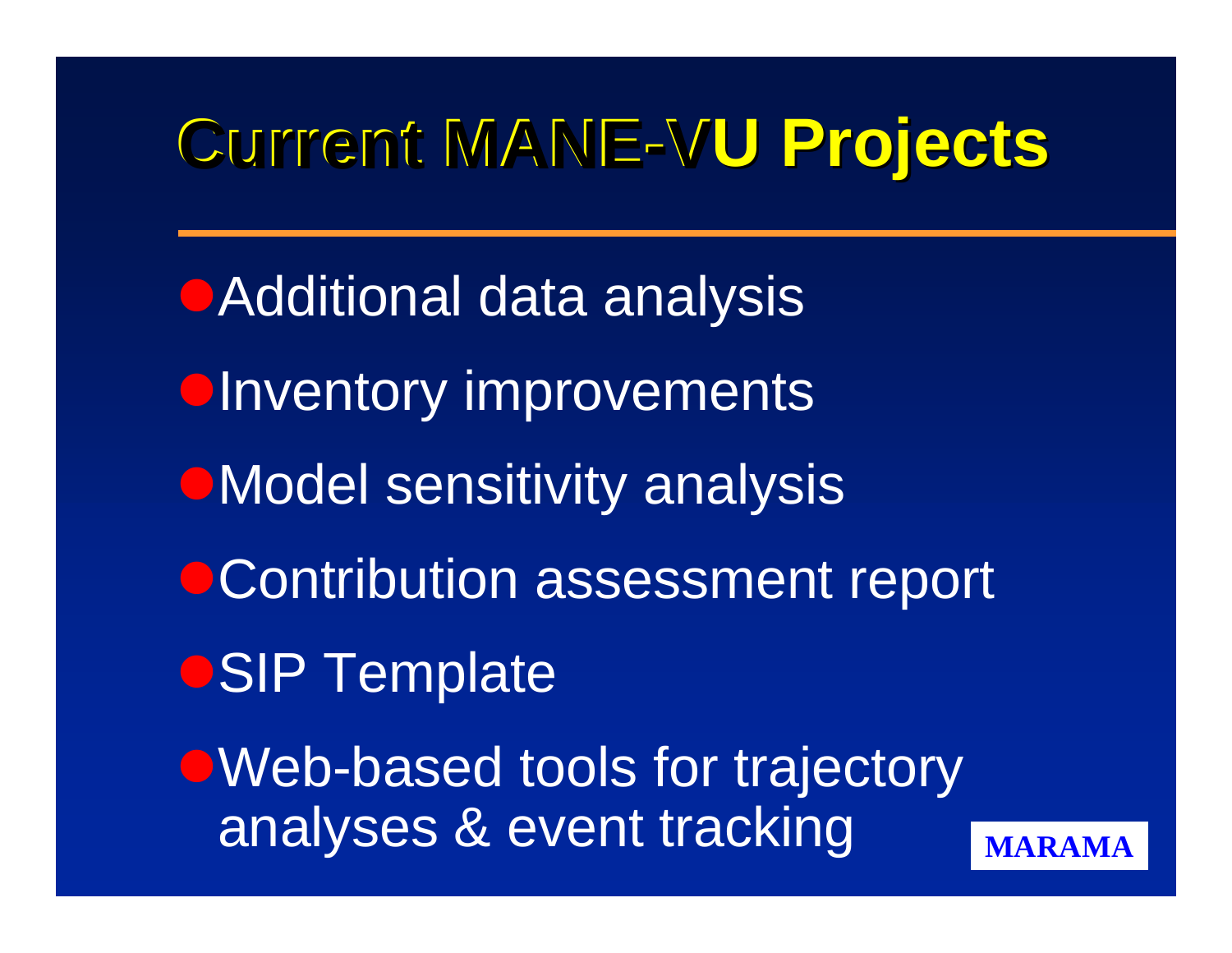

 $\bullet$  Must reduce  $SO<sub>2</sub>$  emissions –Will reduce both urban and rural sulfates

–In-state and neighboring state SO<sub>2</sub> reductions greatest impact

–Transport rule/multi-p bill essential

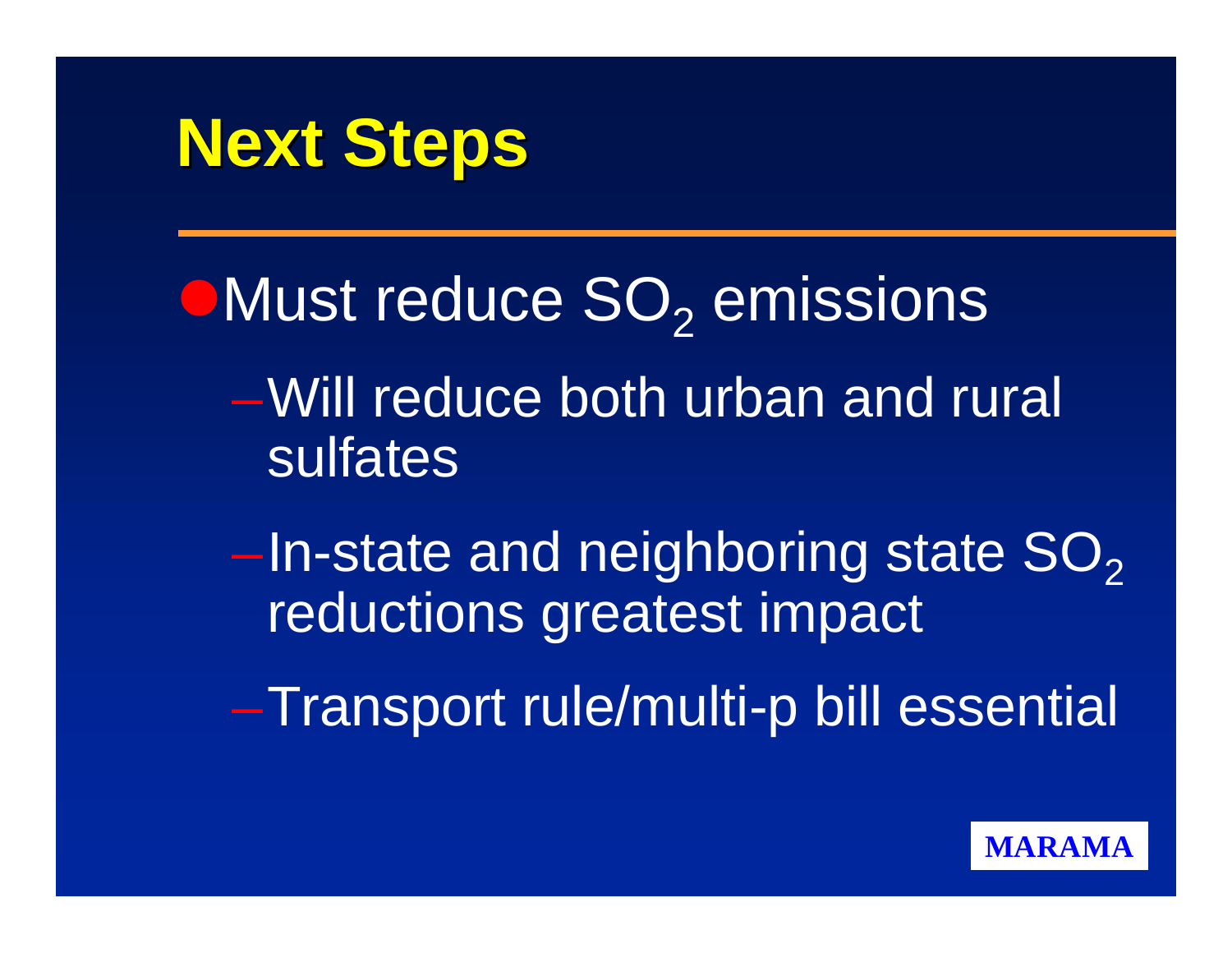## **Other controls ne Other controls needed**

• Year-round NO<sub>x</sub> reductions **OReduce diesel emissions** OControl various kinds of fires and combustion